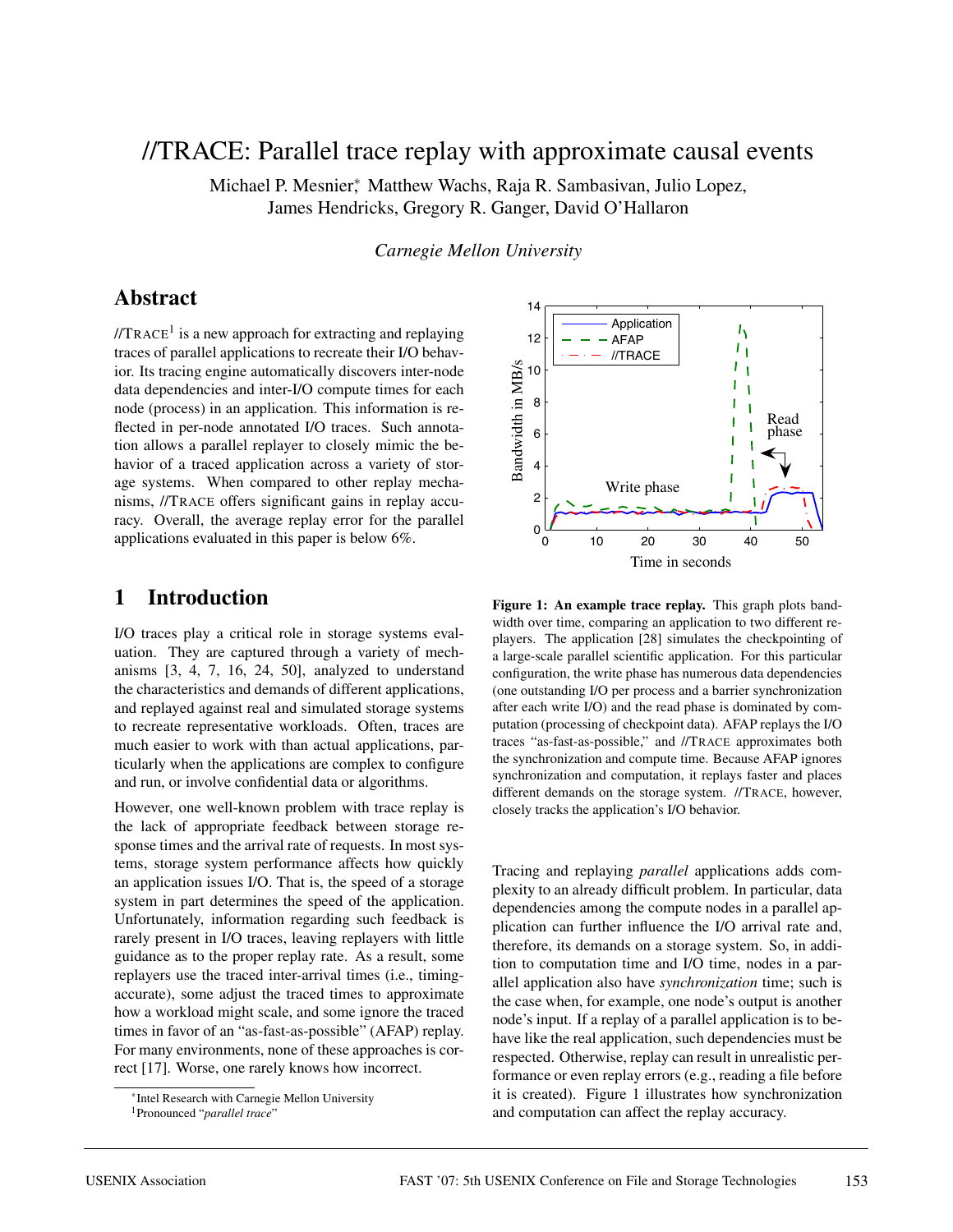Parallel applications represent an important class of applications in scientific and business environments (e.g., oil/gas, nuclear science, bioinformatics, computational chemistry, ocean/atmosphere, and seismology). This paper presents //TRACE, an approach to accurately tracing and replaying their I/O in order to create representative workloads for storage systems evaluation.

//TRACE actively manages the nodes in a traced application in order to extract both the computation time and information regarding data dependencies. It does so in a black-box manner, requiring no modification to the application or storage system. An application is executed multiple times with artificial delays inserted into the I/O stream of a selected node (called the "throttled" node). Such delays expose data dependencies with other nodes and also assist in determining the computation time between I/Os. I/O traces can then be annotated with this information, allowing them to be replayed on a real storage system with appropriate feedback between the storage system and the I/O workload.

//TRACE includes an execution management script, a tracing engine, multi-trace post-processing tools, and a parallel trace replayer. Execution management consists of running an application multiple times, each time delaying I/O from a different node to expose I/O dependencies. The tracing engine interposes on C library calls from an unmodified application to capture I/O requests and responses. In the throttled node, this engine also delays I/O requests. The post-processing tools merge I/O traces from multiple runs and create per-node I/O traces that are annotated with synchronization and computation calls for replay. The parallel trace replayer launches a set of processes, each of which replays a trace from a given node by computing (via a tight loop that tracks the CPU counter), synchronizing (via explicit SIGNAL() and WAIT() calls), and issuing I/O requests as appropriate.

Experiments confirm that //TRACE can accurately recreate the I/O of a parallel application. For all applications evaluated in this paper, the average error is below 6%. Of course, the cost of //TRACE is the extra time required to extract the I/O dependencies. In the extreme, //TRACE could require *n* runs to trace an application executed on *n* nodes. Further, each of these runs will be slower than normal because of the inserted I/O delays. Fortunately, one can sample which nodes to throttle and which I/Os to delay, thus introducing a useful trade-off between tracing time and replay accuracy. For example, when tracing a run of Quake [2] (earthquake simulation), delaying every 10 I/Os (an I/O sampling period of 10) increases tracing time by a factor of 5 and yields a replay accuracy of 7%. However, one can increase the period to 100 for an 18% error and a tracing time increase of 1.7x.

This paper is organized as follows. Section 2 provides more background, motivates the design of //TRACE, and discusses the types of parallel applications for which it is intended. Section 3 overviews the design of //TRACE. Section 4 details the design and implementation of //TRACE. Section 5 evaluates //TRACE. Section 6 summarizes related work. Section 7 concludes.

# **2 Background & motivation**

Storage system performance is critical for parallel applications that access large amounts of data. Of course, the most accurate means of evaluating a storage system is to run an application and measure its performance. However, taking such a "test drive" prior to making a design or purchase decision is not always feasible. Consequently, the industry has relied on a wide variety of I/O benchmarks (e.g., TPC benchmarks [46], Postmark [25], IOzone [31], Bonnie [8], SPC [42], SPECsfs [41], and Iometer [23]), many of which are even self-scaling [13] and adjust with the speed of the storage system. Unfortunately, while benchmarks are excellent tools for debugging and stress testing, using them to predict real world performance can be challenging; they can also be complex to configure and run [39]. In some cases, this has led to the creation of *pseudo-applications* — benchmarks crafted to reproduce the I/O activity of particular applications [28]. Unfortunately, designing a pseudoapplication requires considerable expertise and knowledge of the real application, making them rare.

Trace replay provides an alternative to benchmarks and pseudo-applications: given a trace of I/O from a given application, a replayer can read the trace and issue the same I/O. The advantages of traces are their representativeness of real applications and their ease of use (applications can be difficult to configure or may even be confidential). Unfortunately, existing tracing mechanisms do not identify data dependencies across nodes (processes), making accurate parallel trace replay difficult.

In general, the rate at which each node in a parallel application issues I/O is influenced by its synchronization with other nodes (its data dependencies) and the speed of the storage system. In addition, the computation a node performs between I/Os will determine the maximum I/O rate. Unless I/O time, synchronization time, and compute time are all considered, the I/O replay rate may differ substantially from that of the application.

This work explores a new approach to trace collection and replay: a parallel trace replayer that issues the same I/O as the traced application and approximates its inter-I/O computation and data dependencies. In short, it tries to behave just like the application.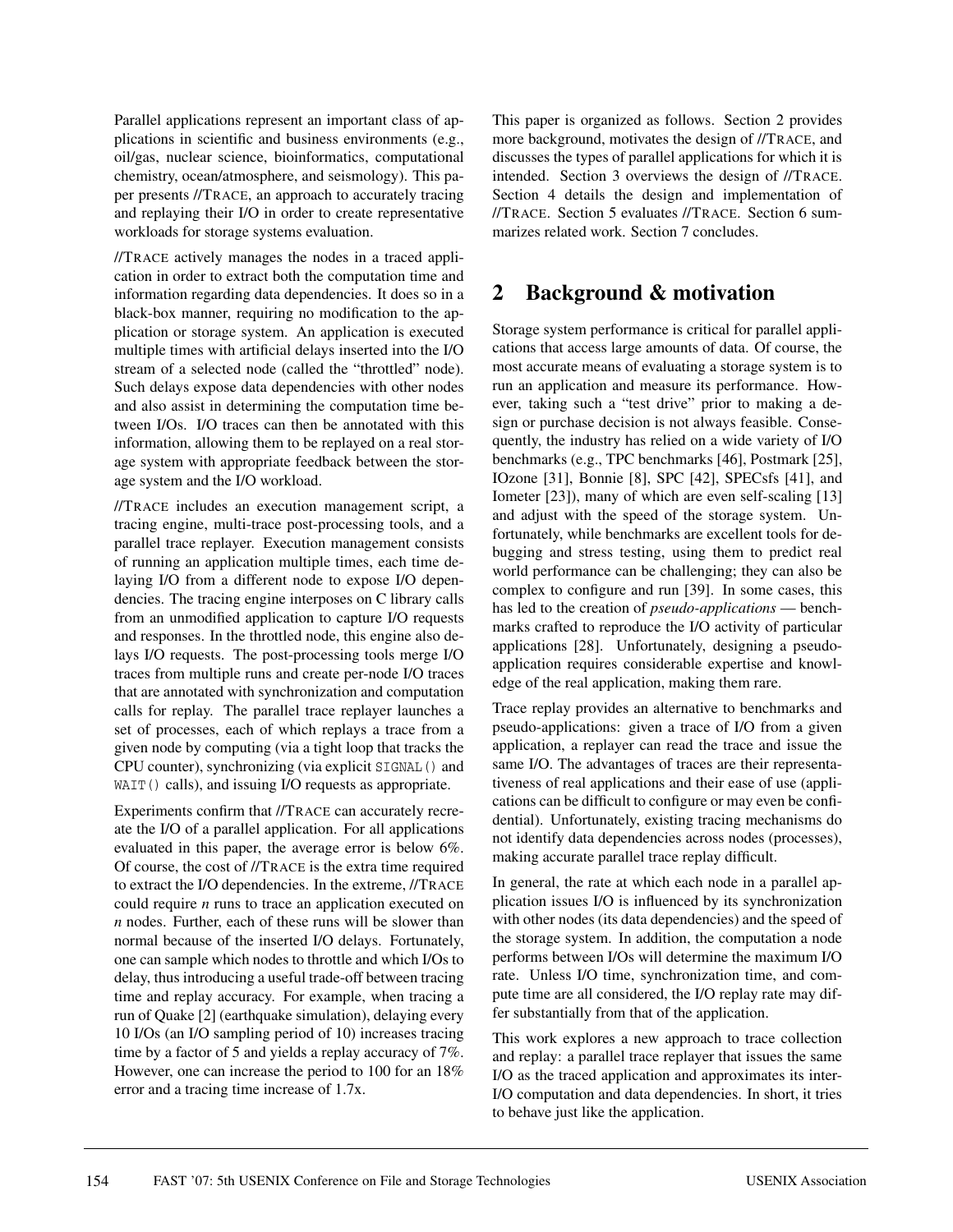## **2.1 Trace replay models**

There are two common models for trace replay: closed and open. In a *closed* model, I/O arrivals are dependent on I/O completions. In an *open* model, they are not [40]. In a closed model, the replay rate is determined by the *think time* between I/Os and the *service time* of each I/O in the storage system. The faster the storage system completes the I/O, the faster the next one will be issued, until think time is the limiting factor. In an open model, the replay rate is unaffected by the storage system.

When viewed from the perspective of a storage system, most I/O falls somewhere in between an open and closed model [17]. This is particularly the case when file systems and other middleware (e.g., caches) modulate an application's I/O rate. However, when viewed from the perspective of the application, the model is often a closed one (i.e., a certain number of outstanding I/O requests with a certain think time between I/Os). Therefore, as long as the traces are captured above the caches of the file and storage systems of interest (i.e., file-level as opposed to block-level), one can replay an application's file I/O using a closed model in order to create the same feedback as the traced application. The key challenge is determining what portion of the think time is constant and what portion will vary across storage systems.

For parallel applications, there are two components to think time: compute time and synchronization time. Compute time is that spent executing application code and, for the purposes of storage system evaluation, can be held constant during replay. Synchronization time, however, is variable — it represents time spent waiting on other nodes because of a data dependency and can therefore vary based on the rates of progress of the nodes.

# **2.2 Synchronization and the effect on I/O**

A variety of synchronization mechanisms are in use today, including standard operating system mechanisms (signals, pipes, lock files, memory-mapped I/O) [35], message passing [20], shared memory [11], and remote procedure calls [44]. Also, some applications use hybrid approaches [34] (e.g., shared memory together with message passing). Although many of these mechanisms can be traced with a conventional tracing tool (e.g., *ltrace, strace, mpitrace*), it is unclear how one could replay asynchronous communication (e.g., applications using *select* or *poll*) without a semantic understanding of the application. Such asynchronous operations are used extensively in parallel applications in order to overlap communication with computation. Further, some of these synchronization mechanisms (e.g., shared memory) are not traceable using conventional tracing software.



**Figure 2: A hypothetical parallel application.** All nodes are reading, modifying, and writing a shared data structure on disk, and barriers are used between each stage to keep the nodes synchronized. Node 1 happens to be the slowest node, forcing nodes 0 and 2 to wait. Note that under a different storage system, the I/O time for node 1 could change, thus resulting in changes in the synchronization time for nodes 0 and 2.

For these reasons, tracing and replaying synchronization calls is difficult. Namely, the variety of synchronization mechanisms and their semantics would need to be understood, determining causality for asynchronous messages would require application-level knowledge, and "untraceable" calls would not be easy to capture. Unfortunately, ignoring synchronization is not a viable option.

Consider Figure 2 which illustrates a hypothetical parallel application modifying a shared data structure; barriers [33] are used to keep the nodes synchronized between stages. As can be seen in the figure, the I/O time composes only a fraction of the overall running time; there is also compute time and synchronization ("wait") time. Moreover, if the speed of the storage system changes, the time each node spends waiting on other nodes could also change. These effects must be modeled during replay.

# **2.3 I/O throttling**

The solution presented in this paper is motivated by the desire for a portable tracing tool that does not require knowledge of the application or the synchronization mechanisms being used. We accomplish this using a well-known technique called *I/O throttling* [9, 21].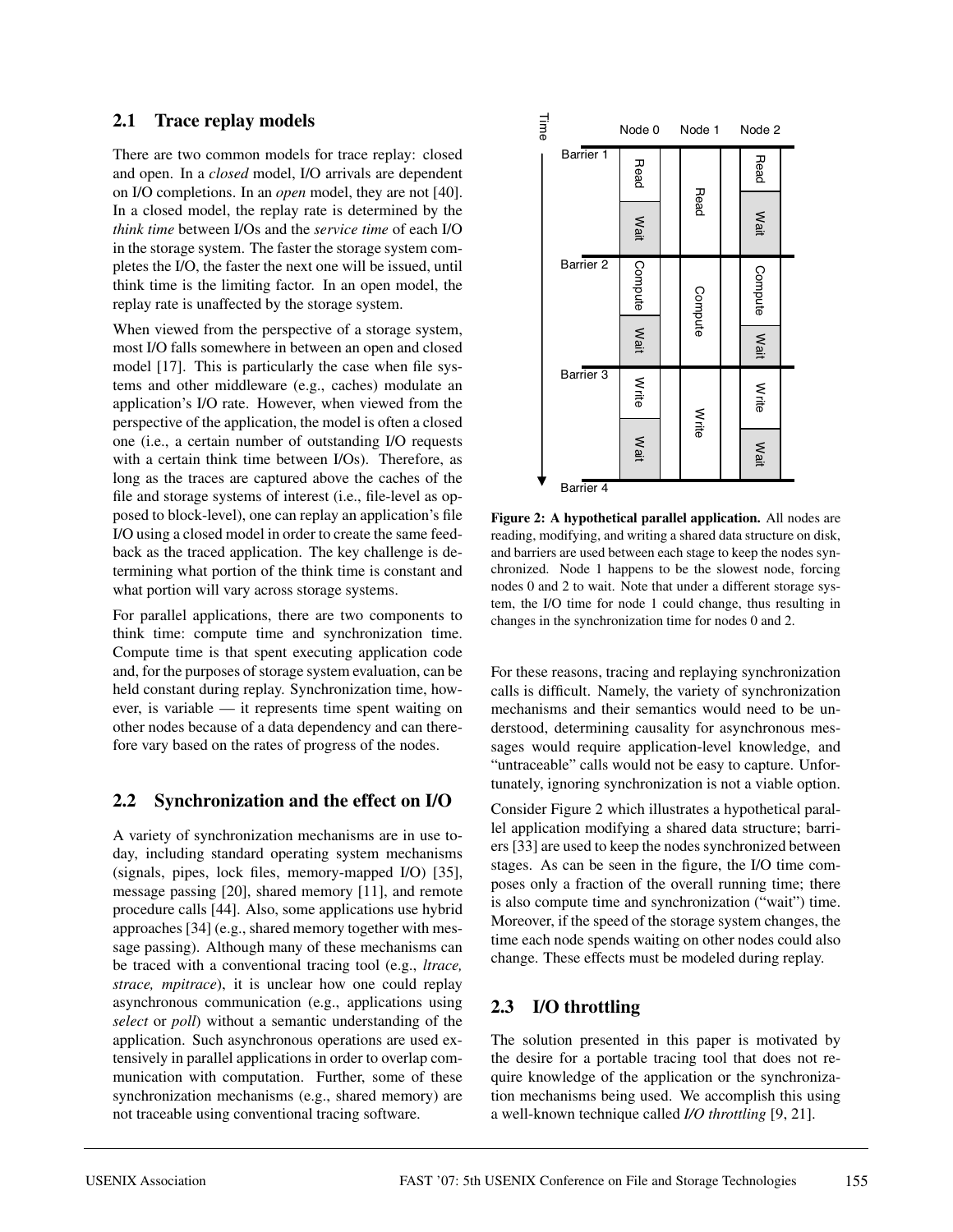Throttling involves selectively slowing down the I/O requests of an application, processing requests one at a time in the order they are received. In doing so, one can expose the data dependencies among the nodes in a parallel application. Consider the case where one node (node 0) writes a file that a second node (node 1) reads. To ensure the proper ordering (write followed by read), node 0 would signal node 1 after the file has been written. However, if I/O requests from node 0 are delayed, node 1 will block, waiting for the appropriate signal from node 0 (e.g., a remote procedure call). Although an I/O trace may not indicate the synchronization call, one can determine that node 1 is blocked (e.g., because there is no CPU or I/O activity) and conclude that it is blocked on node 0. The I/O traces can then be annotated to include this causal relationship between nodes 0 and 1.

Throttling I/O to expose dependencies and extract compute time is suitable for applications with compute nodes that produce deterministic I/O (i.e., for a given node, the sequence of I/O is the same for each run). For example, consider the case where *n* nodes write a file in a partitioned manner. That is, node 0 writes the first  $1/n^{th}$ of the file, node 1 the second  $1/n^{th}$ , and so on. As such, although the global I/O scheduling can vary nondeterministically across multiple runs (e.g., due to process scheduling), the I/O issued by each node is fixed. For such applications, throttling will not change the I/O issued by a given node, the order in which a given node issues its I/O, or its data dependencies with other nodes; throttling only influences the timing. Although a variety of applications fit this model, we focus on parallel scientific applications [37], as they produce interesting mixes of computation, I/O, and synchronization.

# **3 Design overview**

//TRACE discovers an application's data dependencies and compute time using I/O throttling. Summarizing from Section 2, the design requirements are as follows:

- 1. To adjust with the speed of the storage system, the traces must be replayed with a *closed* model.
- 2. To enforce data dependencies, the traces must be annotated with the inter-node synchronization calls.
- 3. To model computation, the inter-I/O compute time must be reflected in the traces.
- 4. To evaluate different file systems (e.g., logstructured vs. journaled) and different storage systems (e.g., blocks vs. objects [29]), the traces must be *file-level* traces, including all buffered and nonbuffered synchronous POSIX [32] file I/O (e.g., open, fopen, read, fread, write, fwrite, seek).

//TRACE is both a tracing engine and a replayer, designed not to require semantic knowledge or instrumentation of the application or its synchronization mechanisms. The tracing engine, called the *causality engine*, is designed as a library interposer [14] (which uses the LD PRELOAD mechanism) and is run on all nodes in a parallel application. The application does not need to be modified, but must be dynamically linked to the causality engine. Any shared library call issued by the application can be traced and optionally delayed using this mechanism.

The objectives of the causality engine are to intercept and trace the I/O calls, calculate the computation time between I/Os, and discover any causal relationships (i.e., the data dependencies) across the nodes. All of this information is stored in a per-node annotated I/O trace. A replayer (also distributed) can then mimic the behavior of the traced application, by replaying the I/O, the computation, and the synchronization. Although I/O calls to any shared library (e.g., MPI-IO, libc) can be traced and replayed, this work focuses on the POSIX I/O issued by an application through libc.

## **3.1 Discovering data dependencies**

In general, one can automatically discover the data dependencies across all nodes by throttling each node in turn. When a node is being throttled, its I/O is delayed until all other nodes either exit or block/spin on an event. If a node exits, then it is obviously not dependent on the node being throttled. Conversely, any node that blocks must have some data dependency, perhaps only indirectly, with the throttled node. To reflect these dependencies, the throttled node will add a SIGNAL() to its trace and the blocking nodes will add a corresponding WAIT() to their traces. Figure 3 illustrates an example.

Of course, delaying every I/O could increase the running time of an application considerably. For this reason, one can selectively determine which I/Os to delay (I/O sampling) and which nodes to throttle (node sampling), thereby trading replay accuracy for tracing time. This trade-off is discussed further in Section 5.

## **3.2 Discovering compute time**

In addition to discovering data dependencies, throttling assists in determining compute time. To determine the compute time, one must ensure that synchronization time is negligible or subtract the synchronization time from the think time. This paper discusses both approaches, but only the second is used in the evaluation.

**Approach 1**: The first approach recognizes that throttling a node makes its synchronization time negligible. When a node is being throttled, it is made to be slower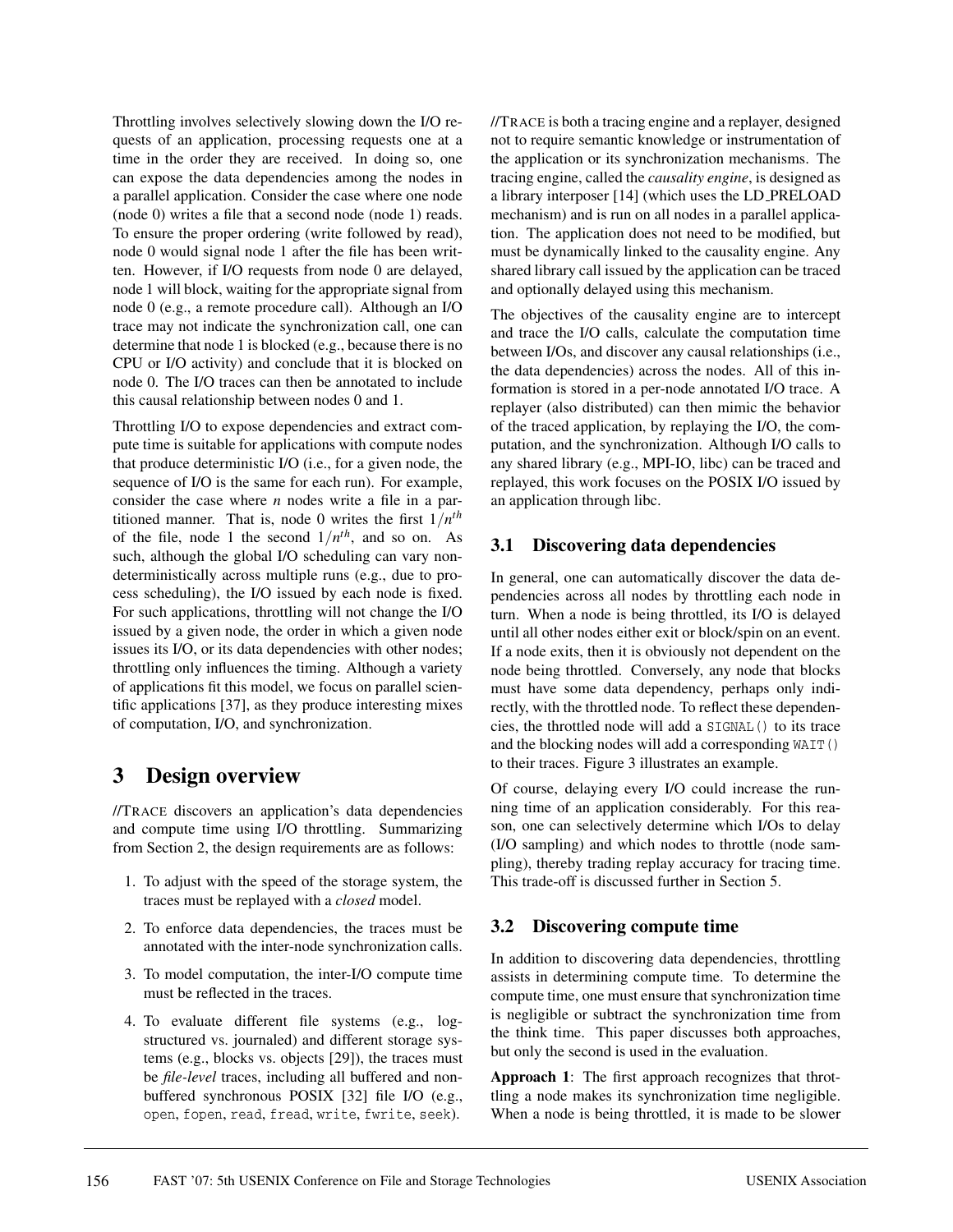

**Figure 3: Example of trace annotation.** In this example, node 0 is writing to a file that node 1 is reading. By delaying I/O on node 0, the dependency can be exposed. Node 1 will block, waiting on node 0 to signal (through one of a number of possible mechanisms) that the file has been closed. Once the dependency has been discovered, the I/O traces are annotated with SIGNAL() and WAIT() calls that can be replayed. In addition, computation time can be added as COMPUTE() calls.

than all other nodes so as to expose data dependencies. Consequently, the think time between I/Os is all computation (e.g., node 1 in Figure 2 does not have to wait on nodes 0 and 2, because node 1 is the slowest node). The primary advantage of this approach is that it can be used even if an application is using "untraceable" synchronization mechanisms such as shared memory. The disadvantage is that I/O sampling can affect the computation calculation. This is discussed more in Section 5.

**Approach 2**: The second approach recognizes that many synchronization mechanisms are interrupt driven and rely on library or system calls for synchronization (e.g., a node may block while reading a socket). Therefore, given a list of calls that can potentially block, one can interpose on and calculate the time spent in each call, and then subtract this from the think time. Such an approach does not require a semantic understanding of any of the synchronization calls. Of course, this approach only works for synchronization mechanisms that issue library or system calls and will not work with applications that use "untraceable" synchronization (e.g., shared memory). Unlike the first approach, this one does not require a node to be throttled in order to extract computation, and the calculation is unaffected by I/O sampling.

Note, approaches 1 and 2 assume that multiple outstanding I/Os are achieved via multiple threads, each issuing synchronous I/O. The causality engine treats threads as separate "nodes" and traces each independently.

#### **3.3 Putting it all together**

Trace collection is an iterative process, requiring that an application be run multiple times, each time choosing a different node to throttle. Then, given a collection of traces (one trace for each of *n* application threads), a distributed replayer (*n* replay threads, one per trace) can replay the I/O, including any inter-I/O computation and synchronization, against dummy data files. Figure 4 illustrates this high-level architecture.

# **4 Detailed design**

This section discusses the design of the causality engine and trace replayer in greater detail.

#### **4.1 The causality engine**

There are two modes of operation for the causality engine: *throttled* mode and *unthrottled* mode. For each run of the application, exactly one node is in throttled mode; all others are unthrottled. In both modes, each I/O is intercepted by the causality engine and stored in a trace for the respective node. This trace includes the I/O operations and their arguments. A node in throttled mode creates an I/O trace annotated with computation time (using Approach 1 or 2 from Section 3.2) and the "signaling" information. A node in unthrottled mode creates an I/O trace annotated with the "waiting" information and also the computation information if Approach 2 is used.

After *m* runs of an application ( $m \le n$ ), each node has *m* traces that must be merged. At most one of the traces per node contains the I/O when that node is being throttled, including SIGNAL() and COMPUTE() calls; all other traces reflect the I/O when the node is in unthrottled mode, including WAIT() calls, and also COMPUTE() calls if Approach 2 is used. Note that regardless of the mode, the I/O in all traces for a particular node should be identical, as our assumption is a deterministic I/O workload. If the I/O being issued by the application changes, we can easily detect this and report an appropriate error (e.g., "attempt to trace a non-deterministic application").

#### **4.1.1 Throttled mode**

When a node is being throttled, up to three pieces of information are added to the trace for each I/O. First, the compute time since the last I/O is determined (using Approach 1 or 2) and a COMPUTE(<seconds>) call is added to the trace. Second, the I/O operation and its arguments are added. Third, signaling information is added, as per the I/O *sampling period*.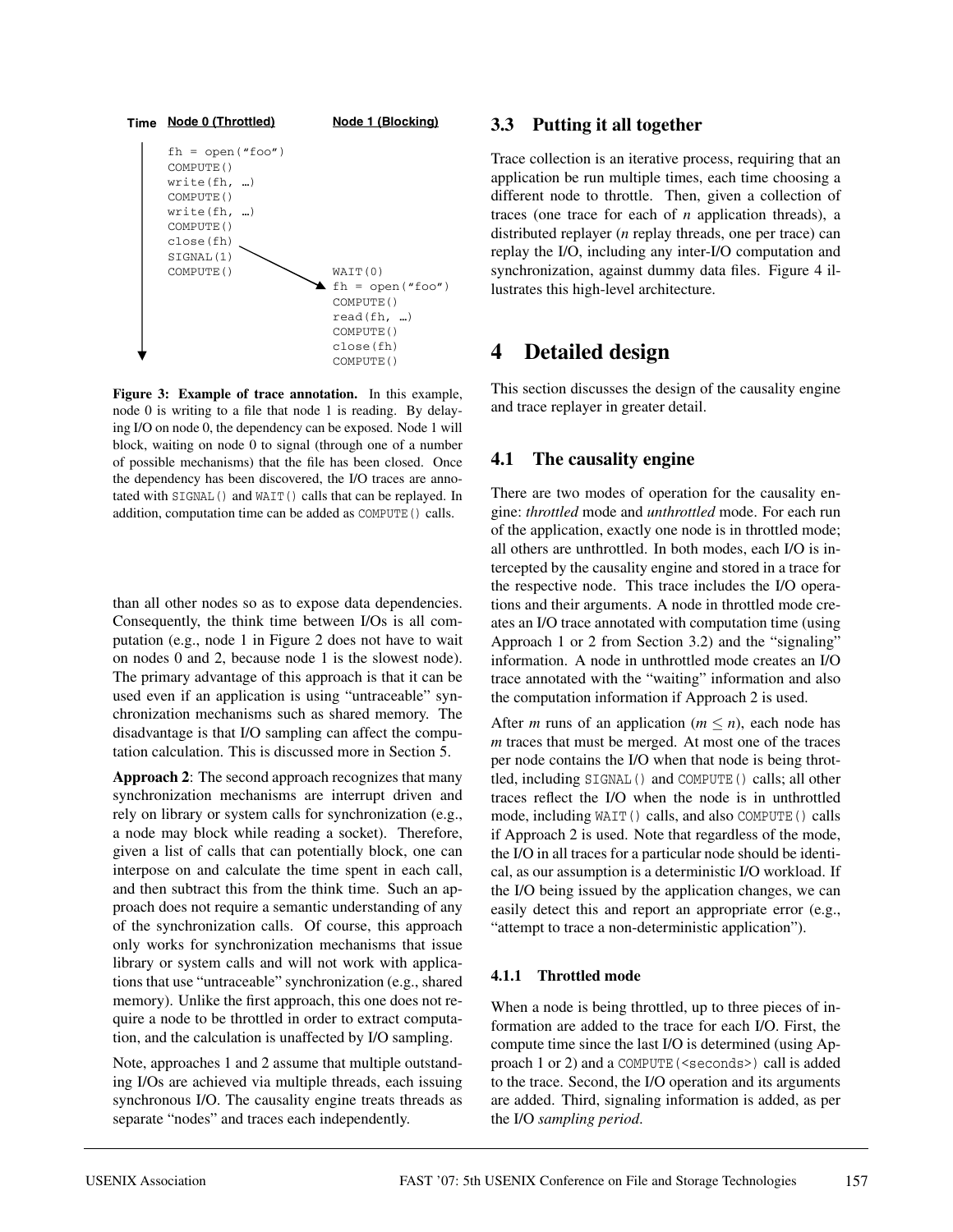

**Figure 4: High-level architecture.** While an application is running (left half of figure) the nodes are traced by the causality engine (a dynamically linked library) and selectively throttled to expose their data dependencies. Computation times are also estimated. This information is then used to annotate the I/O traces with SIGNAL(), WAIT() and COMPUTE() calls that can be easily replayed in a distributed replayer (right half of figure). During replay, dummy data files are use in place of the real data files.

The I/O sampling period determines how frequently the causality engine delays I/O to check for dependencies (e.g., a period of 1 indicates that every I/O is delayed) and therefore determines how many data dependencies are discovered. In general, if the sampling period is *p*, the causality engine will discover dependencies within *p* operations of the true dependency. Because the sampling period determines the rate of throttling, too large a sampling period can also affect the computation calculation. In these cases, Approach 2 (Section 3.2) is preferred.

When an I/O is being delayed, the causality engine delays issuing the I/O until all unthrottled nodes either exit or block (i.e., a dependency has been found). A remote procedure call is sent from the causality engine of the throttled node to a *watchdog* process on each unthrottled node to make this determination; some nodes may have exited, others may be blocked. If a node has exited, then it is not dependent on the delayed I/O. Otherwise, the throttled node adds a SIGNAL(<unthrottled node id>) to its trace, and the unthrottled node adds a corresponding WAIT(<throttled node id>) call to its trace. After the throttled node has received a reply from all of the watchdogs (one per unthrottled node), the I/O is issued. Algorithm 1 shows the pseudocode.

Of course, delaying I/O in this manner can produce indirect dependencies. For example, referring back to Figure 3, a sampling period of 1 will indicate that the open() call for node 1 is dependent on each I/O from node 0; namely, the open(), the two write() calls, and the close() — and the traces will be annotated as such to reflect this. However, the only signal needed is that following the close() operation, and the redundant

SIGNAL() and WAIT() calls can be easily removed as a preprocessing step to trace replay. The indirect dependencies that cannot be removed are those due to transitive relationships. For example, if node 2 is dependent on node 1, and node 1 on node 0, the causality engine will detect the indirect dependency between nodes 0 and 2. Although these transitive dependencies add additional SIGNAL() and WAIT() calls to the traces, they never force a node to block unnecessarily.

As to selecting the proper sampling period, this depends on the application and storage system. Some workloads and storage systems may be more sensitive to changes in inter-node synchronization than others, so no one sampling period should be expected to work best for all. An iterative approach for determining the proper sampling period is presented in Section 5.

#### **4.1.2 Unthrottled mode**

When a node is being traced in unthrottled mode, up to three pieces of information are added to the trace for each I/O: a COMPUTE() call if Approach 2 is being used, the I/O operation and its arguments, and optionally a WAIT() call. The  $WAIT()$  is added by the watchdog process if it determines that an application node is blocked.

Recall (Algorithm 1), when the throttled node delays an I/O, it issues the NodeIsBlocked() call to each of the unthrottled nodes. The watchdog is responsible for handling this call. A node could block either in a system call (e.g., while reading a socket) or through user-level polling, and the watchdog should be able to handle both.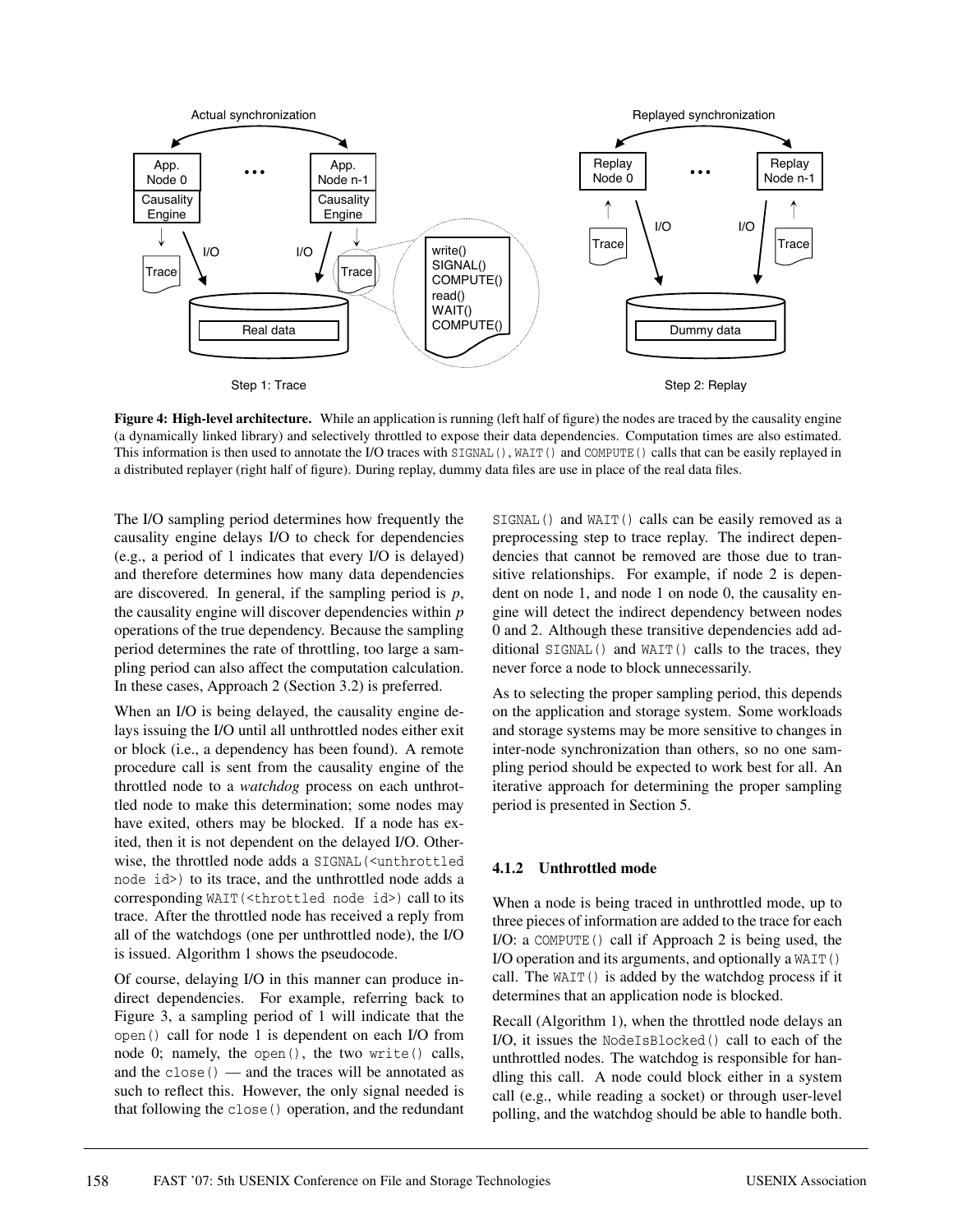**Algorithm 1**: **ThrottledMode.** This function intercepts every I/O operation issued by the throttled node. First, the computation time since the previously issued I/O is added to the trace (Approach 1 shown). Computation time is simply the time since the last I/O completed. Second, the current I/O operation is added to the trace and optionally throttled as per the sampling period. If the I/O is throttled, the algorithm waits for all unthrottled nodes to block or complete execution. If a node is blocked, NodeIs-Blocked() will return true, and a signal to that node will be added to the trace. Finally, the I/O is issued and the completion time is recorded.

**1.1** AddComputeToTrace(GetTime()−previousTime); **1.2** AddOpToTrace(); **1.3 if** opCount *is divisible by* SAMPLE PERIOD **then 1.4 foreach** *blocking node n* **do 1.5 if** NodeIsBlocked(*n,* thisNodeID) **then** 1.6 AddSignalToTrace(*n*); **1.7 endif 1.8 endfch 1.9 endif** 1.10 opCount  $\leftarrow$  opCount  $+1$ ; **1.11** IssueIO(); **1.12** previousTime  $\leftarrow$  GetTime();

There are a variety of ways to determine if a node is blocked; the approach used by //TRACE is a simple one. Because blocking system calls used for inter-process synchronization (e.g., socket I/O, polling, select, pipes) can be intercepted by the causality engine, one can determine the time spent in each call. Similarly, if polling is used, the watchdog can just as easily determine the time spent computing (i.e., the time since the last I/O call completed). Therefore, to determine if an application is blocked, the watchdog checks with the causality engine (through shared memory) to see if the node is in a compute phase or in a system call. It then checks if the time spent in the compute phase or system call has exceeded a predetermined maximum; if so, it is blocked waiting on the throttled node. Note, this approach does not require a semantic understanding of any of the synchronization calls. Rather, the watchdog only needs to check that a computation phase or system call is not taking too long.

The maximum length of a computation phase or system call can be obtained from an analysis of an unthrottled run of the application (e.g., by using Unix *strace* to determine the maximum inter-arrival delay and system call time). These maxima must be chosen large enough to account for system variance. If too small a maximum is used, the watchdog may prematurely conclude that an

| Trace 0.0 | Trace 0.1 | Trace 0.2 |
|-----------|-----------|-----------|
|           |           |           |
| read()    | WAIT(1)   | WATT(2)   |
| SIGNAL(1) | read()    | read()    |
| SIGNAL(2) |           |           |
| COMPUTE() |           |           |

**Figure 5: Before merging the traces.** The application is such that node 0 waits for nodes 1 and 2 before issuing its read() and notifies nodes 1 and 2 after completing its read(). Trace 0.0 shows the trace for node 0 when node 0 is being throttled. Trace  $0.1$  is the trace for node 0 when node 1 is being throttled. And Trace 0.2 is the trace for node 0 when node 2 is being throttled. Similar traces would exist for nodes 1 and 2.

application is blocked. In the best case, this introduces extra synchronization. In the worst case, it can lead to deadlock during replay. One heuristic used in this work is to increase the maximum system call time by a few factors. For example, if the maximum system call time in an unthrottled run of the application is 50 ms, then the maximum might be set to 100 ms; any system call taking longer than 100 ms is assumed to be blocked. Selecting too large a value only affects the trace extraction time.

## **4.2 Trace replay**

#### **Preparing traces for replay**:

Following *m* runs of an application through the causality engine, each node has *m* traces that must be merged. All *m* traces for a given node should contain the same file I/O calls, otherwise an error will be flagged indicating that the application is not deterministic.

Recall that at most one of the *m* traces for a given node has the SIGNAL() calls for that node; this is the trace produced when the node is being throttled. The other traces for that node only have the WAIT() calls; these are the traces produced when other nodes are being throttled. After the merge, each I/O has at most  $m - 1$  preceding WAIT() calls, *m*−1 succeeding SIGNAL() calls, and one COMPUTE() call (obtained using Approaches 1 or 2).

The example in Figure 5 shows the trace files for a hypothetical 3-node application. In this case, every node is throttled in turn. Only the traces for node 0 are shown. A merge of these three traces will produce the final trace for node 0 (Figure 6).

#### **Replaying the traces**:

After traces have been annotated with COMPUTE(), SIGNAL(), and WAIT() calls, replay is straightforward, and the traces are easy to interpret. Each file operation can be replayed almost as-is; the syntax is similar to that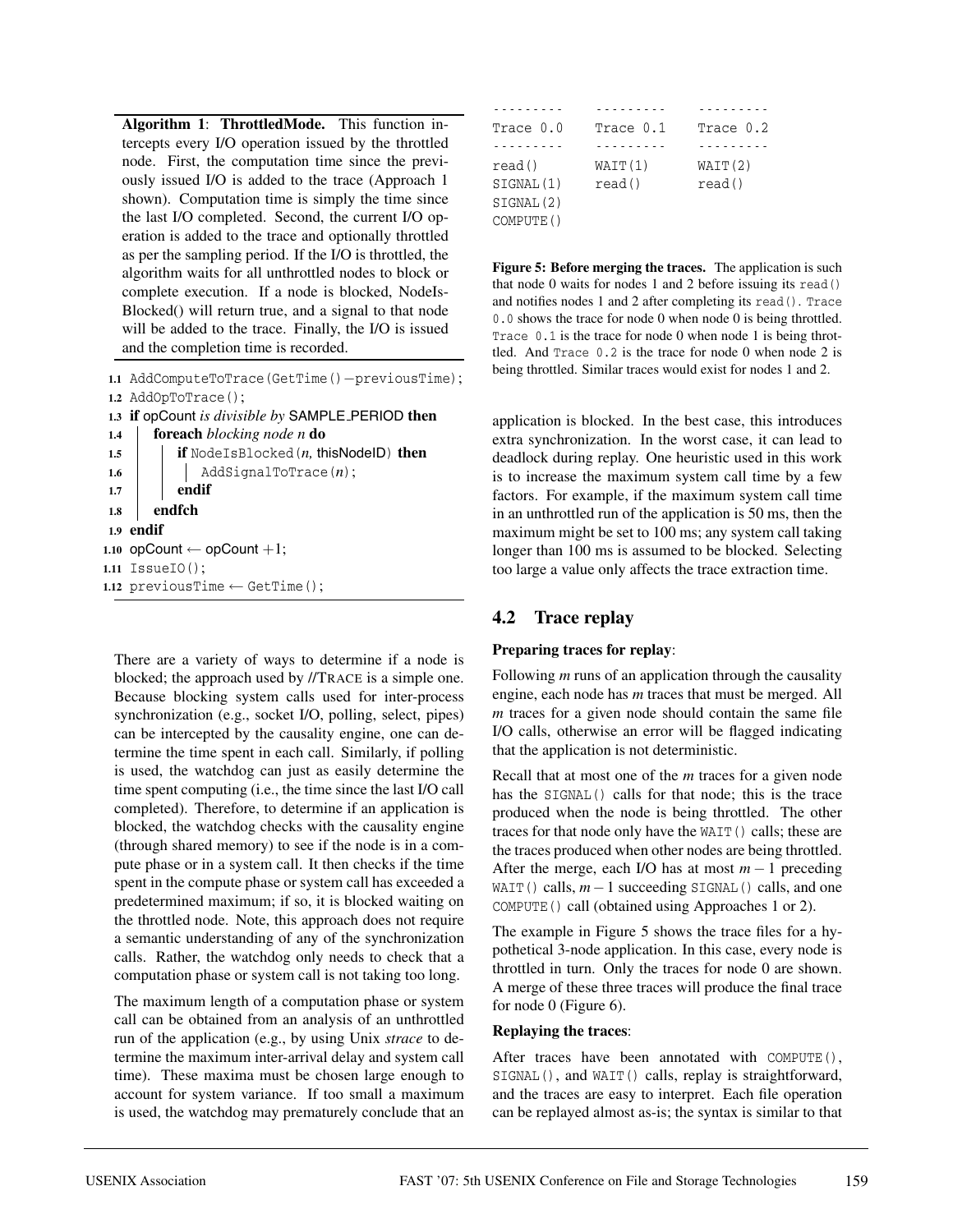------- Trace 0 ------- WAIT(1) WAIT(2) read() SIGNAL(1) SIGNAL(2) COMPUTE()

**Figure 6: After merging the trace files.** Trace 0.0, Trace 0.1, and Trace 0.2 are combined into one trace file for node 0. The merging process begins by creating a new trace file for node 0. For each I/O, all WAIT() calls are added first (the order does not matter), then the I/O call, then the SIGNAL() calls, and finally the COMPUTE().

of Unix *strace*. Of course, filenames must be modified to point to dummy data files (which must be created prior to replay if they are not created by the application) and the replayers must maintain a mapping between the file handles in the trace and those assigned during replay. As for the synchronization, developers are free to implement these calls using any synchronization library (e.g., MPI [20], Java [19, 43], CORBA [49]) that is convenient (we use MPI); the COMPUTE() call is implemented by spinning for the specified amount of time. Computation is simulated by spinning, rather than sleeping, in order to induce a CPU load on the system like the application.

Figure 7 shows a merged trace file, obtained via the causality engine from a parallel scientific application [2]. In addition to enabling accurate replay, a trace instrumented with synchronization and computation reveals interesting information regarding program structure.

# **5 Evaluation**

This work is motivated by four hypotheses.

- **Hypothesis 1** Data dependencies and computation must be independently modeled during replay, otherwise the replay may differ from the traced application.
- **Hypothesis 2** By throttling every node and delaying every I/O, the I/O dependencies and compute time can be discovered and accurately replayed.
- **Hypothesis 3** Not every I/O necessarily needs to be delayed in order to achieve good replay accuracy.
- **Hypothesis 4** Not every node necessarily needs to be throttled in order to achieve good replay accuracy.

To test these hypotheses, three applications are traced and replayed across three different storage systems. The

```
/* barrier before opening output file */
WAIT(1)
WAIT(2)
SIGNAL(1)
SIGNAL(2)
/* open output file */
open64m("/pvfs2/output/mesh.e", 578, 416 ) = 17
COMPUTE(0.000148622)
/* write output file */
write(17, 4096) = 4096
COMPUTE(0.131106558)
_llseek(17, 8192, SEEK_SET) = 8192
```
COMPUTE(0.000000605) write(17, 4096) = 4096 COMPUTE(0.000022173) **Figure 7: Example trace file.** This is a snippet from a merged

trace file for node 0 in a 3-node run of Quake, a parallel scientific application that simulates seismic events. The causality engine discovers that all nodes synchronize before opening and writing their output file (a mesh describing the forces during an earthquake). When replaying this trace, the open calls must be modified to point to dummy files that can be read and written. The replayer must maintain a mapping between the file handles in the trace (17 in this case) and those assigned during replay.

applications and storage systems chosen have different performance characteristics in order to highlight how application I/O rates scale (differently) across storage systems, and illustrate how //TRACE can collect traces on one storage system and accurately replay them on another. Recall, the primary goal of this work is to evaluate a new storage system, using trace replay to simulate the application. As such, traces are normally collected from one storage system and replayed on another.

There are three replay modes we could use as a baseline for comparison: a closed-loop as-fast-as-possible replay that ignores the think time between I/Os (AFAP), a closed-loop replay that replays think time (we call this *think-limited*), and an open-loop replay that issues I/O at the same time they are issued in the trace (timingaccurate [3]). Think-limited assumes that the think time (some combination of compute and synchronization) between I/Os is fixed. In general, we find think-limited to be more accurate than AFAP and therefore use it as our baseline comparator. A timing-accurate replay is not considered because, by definition, it will have an identical running time to the traced application. Note, a replayer that only models compute time (and ignores synchronization) requires some mechanism to distinguish compute time from synchronization time (e.g., a causal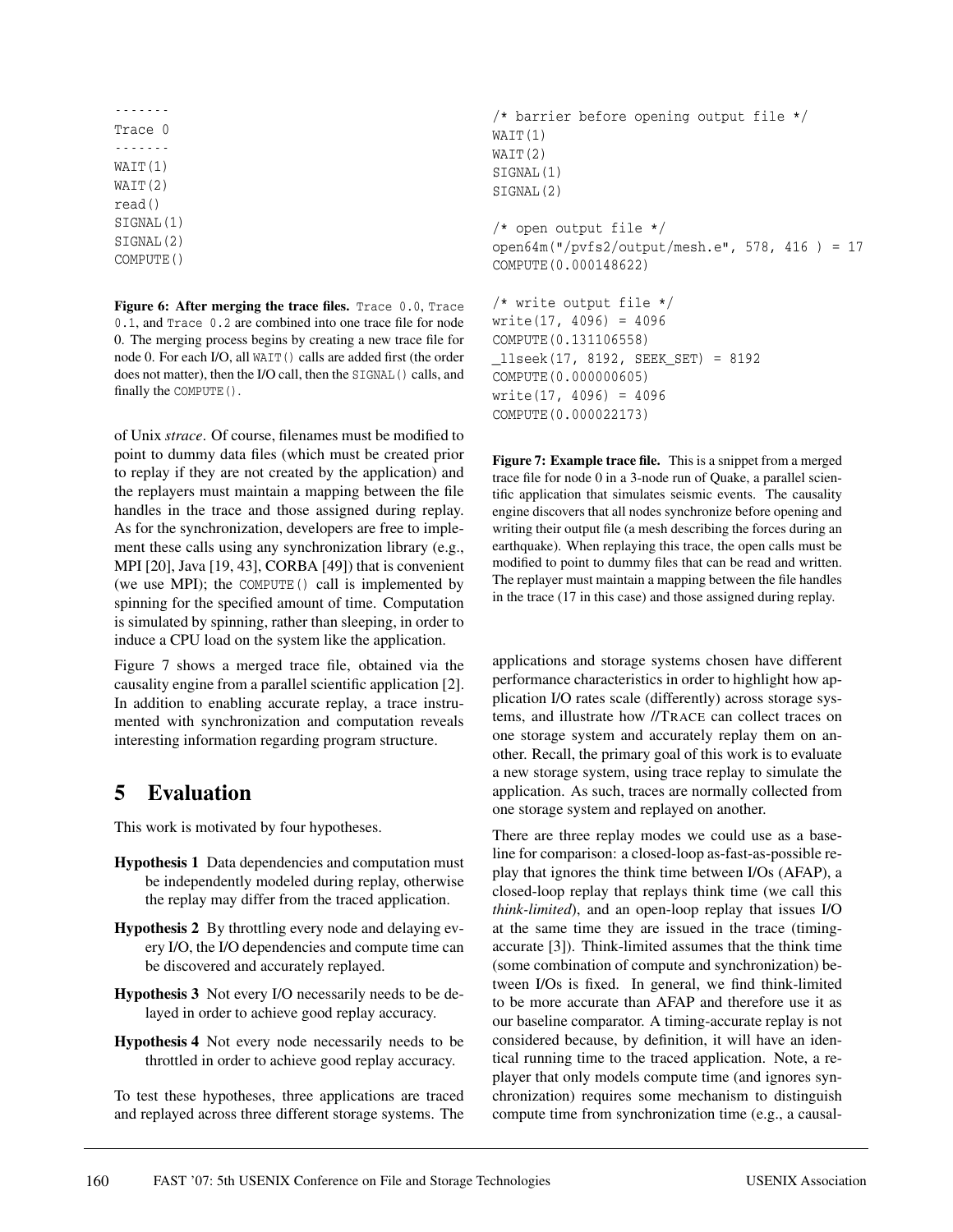ity engine). Think-limited is therefore the best one can do before introducing such a mechanism.

Experiment 1 (Hypothesis 1) compares the running time of think-limited against the application. Because thinklimited assumes a fixed synchronization time, one should expect high replay error when an application with significant synchronization time is traced on one storage system and replayed on another that has different performance.

Experiment 2 (Hypothesis 2) uses the causality engine to create annotated I/O traces. The traces are replayed and compared against think-limited.

Experiment 3 (Hypothesis 3) uses I/O sampling to explore the trade-off between tracing time and replay accuracy. Similarly, Experiment 4 (Hypothesis 4) uses node sampling to illustrate that not all nodes necessarily need to be throttled in order to achieve a good replay accuracy.

For all experiments, the traces used during replay are obtained from a storage system other than the one being evaluated. In other words, if storage system A is being evaluated, then the traces used for replay will have been collected on either storage system B or C. We report the error of the trace that produced the greatest replay error.

In all tests, running time is used to determine the replay accuracy, and the percent error is the evaluation metric. The reported errors are averages over at least 3 runs. More specifically, percent error is calculated as follows:

$$
\frac{ApplicationTime - ReplayTime}{ApplicationTime} \times 100
$$

Average bandwidth and throughput are not reported, as these are simply functions of the running time.

# **5.1 Experimental setup**

Three parallel applications are used in the evaluation: Pseudo, Fitness, and Quake. All three applications use MPI [20] for synchronization (none use MPI-IO).

**Pseudo** is a pseudo-application from Los Alamos National Labs [28]. It simulates the defensive checkpointing process of a large-scale computation: MPI processes write a checkpoint file (with interleaved access), synchronize, and then read back the file. Optional flags specify whether or not nodes also synchronize after every write I/O, and if there is computation on the data between read I/Os. Three versions of the pseudo-application are evaluated: one without any flags specified (Pseudo), one with barrier synchronization (PseudoSync), and one with both synchronization and computation (PseudoSyncDat<sup>2</sup>).

**Fitness** is a parallel workload generator from Intel [22]. The generator is configured so that *n* MPI processes read non-overlapping portions of a file in turn; the first node reads its portion, then the second node, etc. There are only *n*−1 data dependencies: node 0 signaling node 1, node 1 signaling node 2, etc. This test illustrates a case where nodes are not proceeding strictly in parallel, but rather have some ordering that must be respected.

**Quake** is a parallel application developed at Carnegie Mellon University, used for simulating earthquakes [2]. It uses the finite element method to solve a set of partial differential equations that describe how seismic waves travel through the Earth (modeled as a mesh). The execution is divided into three phases. Phase 1 builds a multiresolution mesh to model the region of ground under evaluation. The model, represented as an etree [47], is an on-disk database structure; the portion of the database accessed by each node depends on the region of the ground assigned to that node. Phase 2 writes the mesh structure to disk; node 0 collects the mesh data from all other nodes and performs the write. Phase 3 solves the equations to propagate the waves through time; computation is interleaved with the I/O, and the state of the simulated region is periodically written to disk by all nodes. Quake runs on a parallel file system (PVFS2 [10]) which is mounted on the storage system under evaluation.

The applications are traced and replayed on three storage systems. The storage systems are iSCSI [38] RAID arrays with different RAID levels and varying amounts of disk and cache space. Specifically, **VendorA** is a 14-disk (400GB 7K RPM Hitachi Deskstar SATA) RAID-50 array with 1GB of RAM; **VendorB** is a 6-disk (250GB 7K RPM Seagate Barracuda SATA) RAID-0 with 512 MB of RAM; and **VendorC** is an 8-disk (250GB 7K RPM Seagate Barracuda SATA) RAID-10 with 512 MB of RAM.

The applications and replayer are run on dedicated compute clusters. Pseudo and Fitness are run on Dell PowerEdge 650s (2.67 GHz Pentium 4, 1 GB RAM, GbE, Linux 2.6.12); Fitness is configured for 4 nodes, Pseudo is configured for 8. Quake is run on a cluster of Supermicros (3.0 GHz dual Pentium 4 Xeon, 2.0 GB RAM, GbE, Linux 2.6.12), and is configured for 8 nodes. The local disk is only used to store the trace files and the operating system. Pseudo and Fitness access the arrays in raw mode. For these applications, each machine in the cluster connects to the same array using an open source iSCSI driver [22]. For Quake, each node runs PVFS2 and connects to the same PVFS2 server, which connects to one of the storage arrays via iSCSI.

<sup>2</sup>We increased the computation after each read by a factor of 100 to make PseudoSyncDat significantly different than PseudoSync.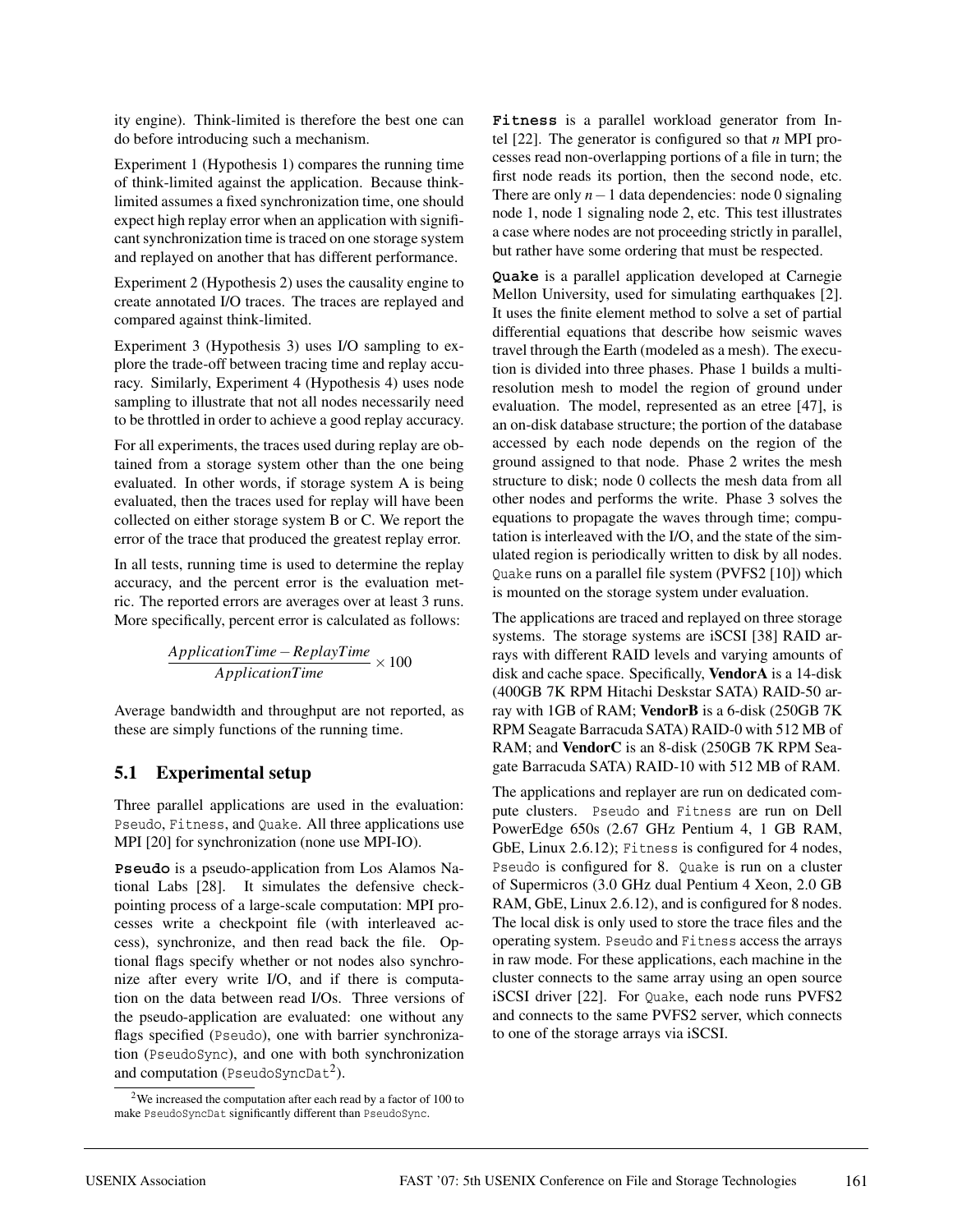

**Figure 8: Think-limited error (Experiment 1).** Thinklimited is most accurate for Pseudo, which contains little synchronization. The other applications (PseudoSync, PseudoSyncDat, Fitness, and Quake) experience more error.

#### **5.2 Experiment 1 (think-limited)**

Think-limited replays the trace files against the storage devices with a fixed amount of think time between I/Os. The I/O traces are collected through the causality engine running in a special mode: no I/O is delayed and the COMPUTE() calls also include any synchronization time.

Figure 8 shows the replay error of think-limited. The best result is for Pseudo, which performs little synchronization (a single barrier between the write phase and read phase). The replay errors on the VendorA, VendorB, and VendorC, storage systems are, respectively, 19%, 4%, and 7% (i.e., the trace replay time is within 19% of the application running time across all storage systems). Unfortunately, it is only for applications such as these (i.e., few data dependencies) that think-limited does well.

Looking now at PseudoSync, one can see the effects of synchronization. All nodes write their checkpoints in lockstep, performing a barrier synchronization after every write I/O. The errors are 82%, 23%, and 31%, indicating that synchronization, when assumed to be fixed, can lead to significant replay error when traces collected from one storage system are replayed on another.

In PseudoSyncDat, nodes synchronize between I/Os and also perform computation. The errors are 33%, 21%, and 15%. In this case, adding computation makes the replay time less dependent on synchronization.

Fitness is a partitioned, read-only workload. Each node sequentially reads a 1 GB region of the disk, with no overlap among the nodes. The nodes proceed sequentially: node 0 reads its entire region first and then signals node 1, then node 1 reads its region and signals node 2, etc. Ignoring these data dependencies during replay will result in concurrent access from each node, which in this case increases performance on each storage system.<sup>3</sup> The replay errors are  $166\%$ ,  $205\%$ , and  $40\%$ .

Quake represents a complex application with multiple I/O phases, each with a different mix of compute and synchronization. The think-limited replay errors for Quake are 21%, 26%, and 25%. As with the other applications tested, these errors in running time translate to larger errors in terms of bandwidth and throughput. For example, in the case of Quake, think-limited transfers the same data in 79%, 74%, and 75% of the time, resulting in bandwidth and throughput differences of 27%, 35%, and 33%, respectively. This places unrealistic demands on the storage system under evaluation.

## **5.3 Experiment 2 (I/O throttling)**

Experiment two compares the accuracy of //TRACE and think-limited. Results are shown in Figure 9, which is the same as Figure 8, with //TRACE added for comparison.

//TRACE offers no significant improvement for Pseudo, and this result is expected given that Pseudo has few data dependencies. However, for both PseudoSync and PseudoSyncDat, //TRACE offers substantial gains. Namely, the maximum replay error is reduced from 82% to 17% for PseudoSync and 33% to 10% for PseudoSyncDat. These improvements are due to the replayed synchronization: a barrier after every write I/O, which //TRACE approximates with 8 SIGNAL() and 8 WAIT() calls per node (a barrier requires all nodes to signal and wait on all other nodes before proceeding).

Looking at Fitness, one sees even greater improvement. Namely, the maximum replay error is reduced from 205% to 5%. There are only 3 data dependencies approximated by //TRACE: node 0 signaling node 1 after it completes is read, 1 signaling 2, and 2 signaling 3. Nonetheless, these dependencies enforce a sequential execution of the I/O (which is what Fitness intended); when ignored, the result is concurrent access from all nodes (a different workload altogether). Therefore, it is not the number of data dependencies discovered that determines replay accuracy, but rather how these dependencies impact the storage system.

The Quake workload highlights how accurately //TRACE replays complex applications with multiple I/O phases, having different mixes of I/O, compute, and synchronization. Relative to think-limited, the maximum replay error is reduced from 26% to 8%.

<sup>&</sup>lt;sup>3</sup>For storage devices with little cache space and no read-ahead, concurrent sequential read accesses can increase the number of seek operations and decrease performance.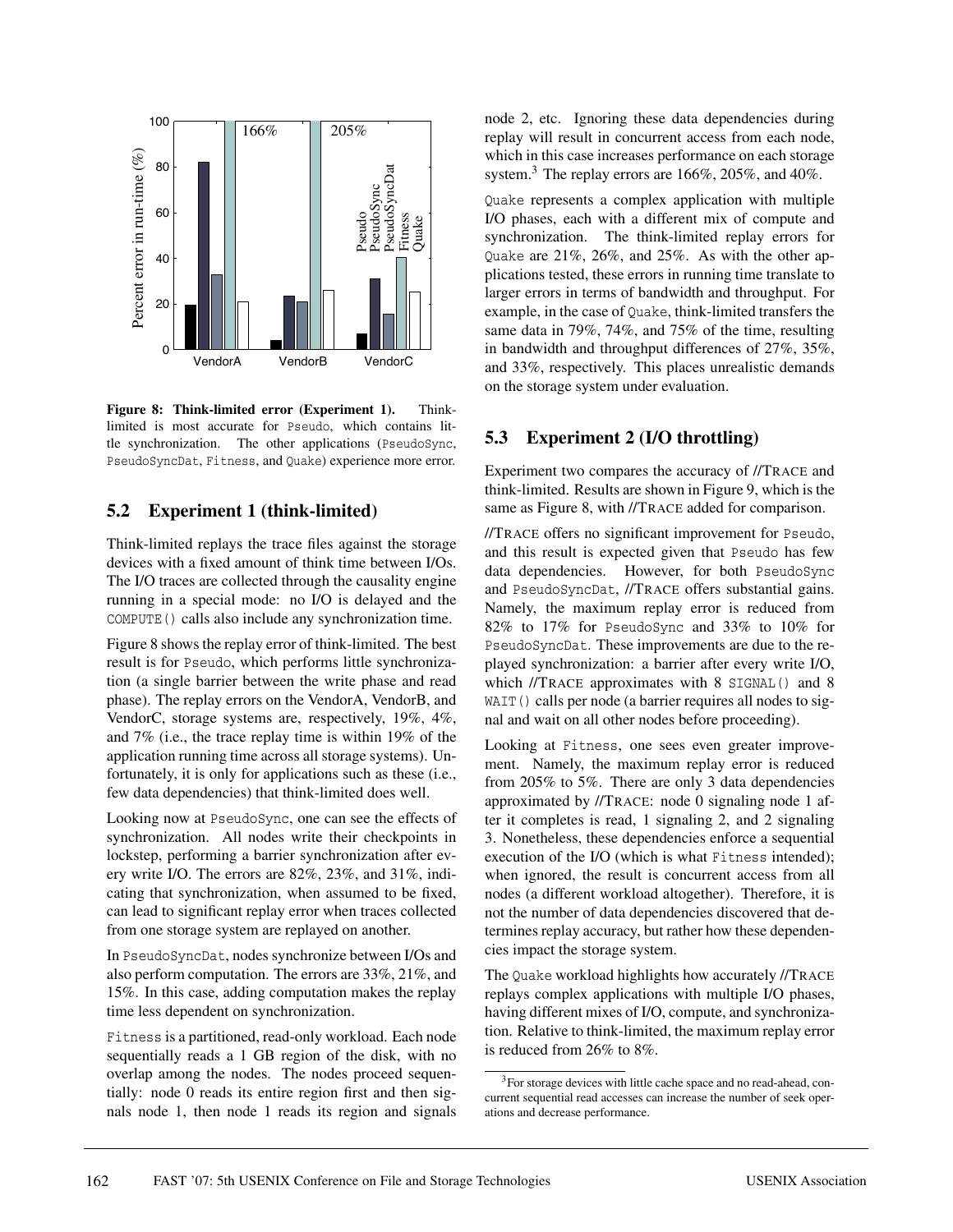

**Figure 9: Think-limited vs. //TRACE (Experiment 2).** The error incurred by //TRACE is less than think-limited across all applications and storage arrays. The improvement is most pronounced for the applications with large amounts of synchronization.

## **5.4 Experiment 3 (I/O sampling)**

The causality engine can throttle every I/O issued by every node. However, sufficient replay accuracy can be obtained in significantly less time. In particular, one can sample across both dimensions (i.e., which I/Os to delay and which nodes to run in throttled mode). This experiment explores the first dimension, specifically the tradeoff between replay accuracy and the I/O sampling period.

Five sampling periods are compared (1, 5, 10, 100, and 1000). As discussed in Section 3, the period determines the frequency with which I/O is delayed. If the sampling period is 1, every I/O is delayed. If the sampling period is 5, every 5*th* I/O is delayed, etc. Given this, one would expect the sampling period to have the greatest impact on applications with a large number of I/O dependencies.

Note, I/O sampling can affect the computation calculation when using the throttling-based approach (Approach 1 in Section 3.2). Recall that throttling a node makes it slower than all the others. If the sampling frequency is too low (a large sampling period), then that node may not always be the slowest, thereby potentially introducing synchronization time into the trace which would be inadvertently counted as computation. Therefore, timing the system calls to determine computation time (Approach 2 in Section 3.2) is a more effective approach when using large sampling periods. None of the applications evaluated use "untraceable" mechanisms for synchronization, allowing Approach 2 to work effectively.

Figure 10 plots replay accuracy against the I/O sampling period, for each of the applications and storage systems being evaluated. Beginning with Pseudo, for which there are few data dependencies (i.e., all nodes must complete their last write before any node begins reading the checkpoint), one should expect little difference in replay error among the different sampling periods. As shown in the figure, the replay error for Pseudo is within 10% for all sampling periods and storage arrays.

PseudoSync and PseudoSyncDat behave quite differently (i.e., a barrier after every write I/O) and highlight the trade-off between tracing time and sampling period. As shown in the figure, replay error quickly decreases with smaller sampling periods. Notice the prominent staircase effect as the sampling is decreased from 1000 to 1. These applications represent the worst case scenario for sampling, where data dependencies are the primary factor influencing the replay rate.

Looking now at Fitness, one sees behavior very similar to Pseudo. Both have few data dependencies and do not require frequent I/O sampling for accurate replay. The error for Fitness is within 5% for all sampling periods.

Quake performance is influenced by synchronization (like PseudoSync and PseudoSyncDat). So, discovering more data dependencies offers improvements in replay accuracy. For example, an I/O sampling period of 5 yields a 2.9% replay error, compared to 21% error for an I/O sampling period of 1000.

#### **5.4.1 I/O sampling discussion**

To choose the "optimal" sampling period, one must consider both the application and the storage system. The only sampling period guaranteed to find all of the data dependencies, for arbitrary applications and storage systems, is a period of 1. Larger sampling periods may begin to introduce some amount of tracing error. The tradeoff is replay accuracy for tracing time.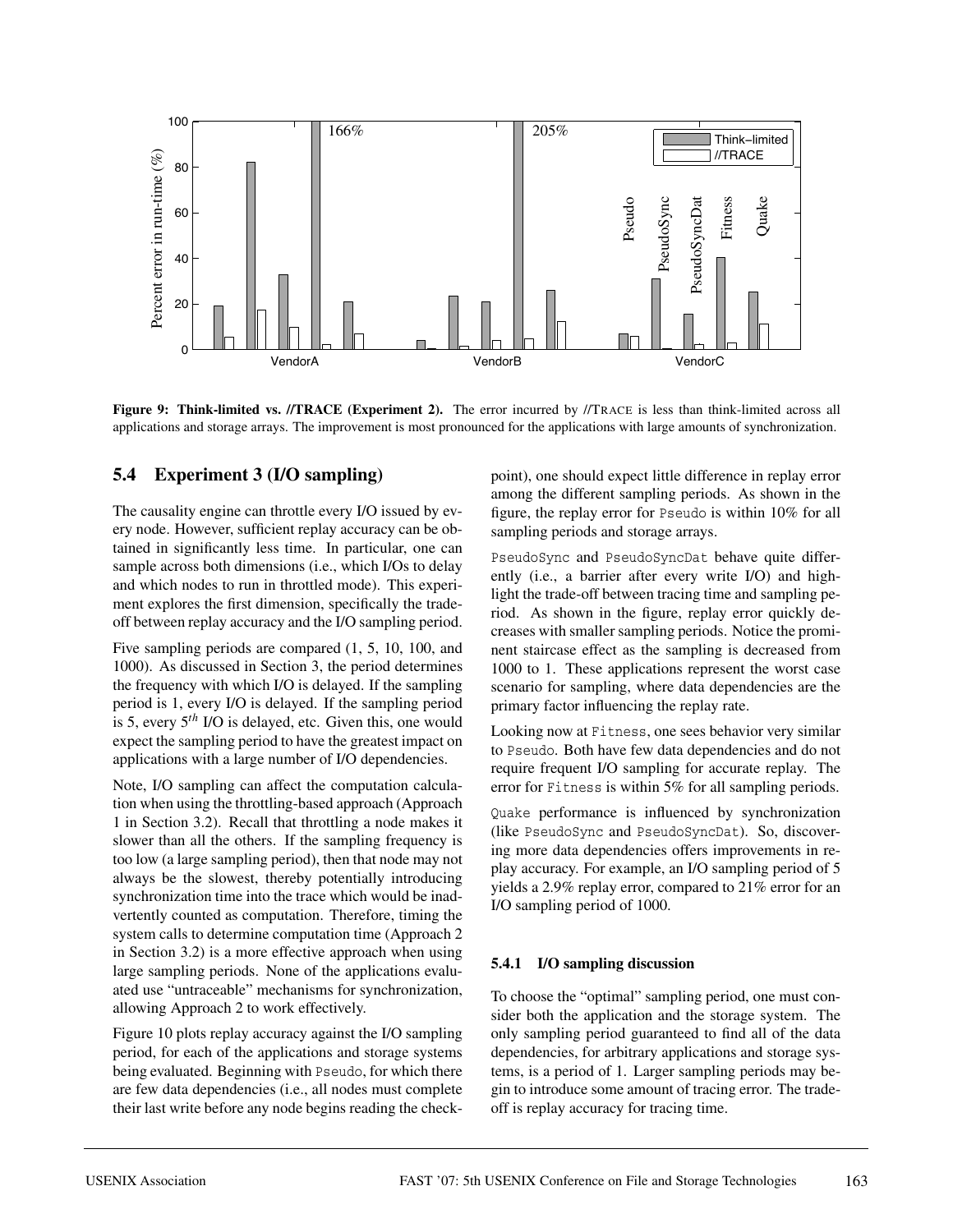

**Figure 10: Sampling vs. accuracy trade-off (Experiment 3).** By sampling which I/Os to delay, the tracing time can be reduced at the potential cost of replay accuracy. This graph plots the replay error over each application and storage system, for different sampling periods: 1000, 100, 10, 5, and 1. Think-limited (TL) is shown for comparison. The fractional increase in running time for the application is shown above each bar. These graphs illustrate the trade-off between tracing time and replay accuracy, but also show that larger sampling periods can achieve good replay accuracy, with minimal impact on the running time. (Note, the smallest sampling period shown for Quake is 5, as this period already produces only a 2.9% replay error.)

Intuitively, applications with a large number of data dependencies will realize longer tracing times as the data dependencies are being discovered by the causality engine. Recall from Section 4.1 that for every delayed I/O, the throttled node waits for all other nodes to block or complete execution, and the time for the watchdog to conclude that a node is blocked is derived from the expected maximum compute phase or system call time for that application node. Therefore, the tracing time can vary dramatically across applications and storage systems. Figure 10 shows the average increases in application running time for various I/O sampling periods. In the best case, I/O sampling introduces almost no overhead (a running time increase close to 1.0) and yields significantly better replay accuracy than think-limited (e.g., sampling every 1000 I/Os of PseudoSync reduces the error of think-limited by over a factor of 3 on VendorA, from 82% to 26%).

In practice, one can trace applications with a large sampling period (e.g., 1000) and work toward smaller sampling periods until a desired accuracy, or a limit on the acceptable tracing time, is reached. Of course, the "optimal" sampling period of an application when traced on one storage system may not be optimal for another. Therefore, one should replay a trace across a collection of different storage systems to help validate the accuracy of a given sampling period. We believe that developing heuristics for validating traces across different storage systems in order to determine a "globally optimal" sampling period is an interesting area for future research.

However, even with an optimally selected sampling period, an application is still run once for each application node in order to extract I/O dependencies. Therefore, node sampling (sampling which nodes to throttle) is necessary to further reduce the tracing time.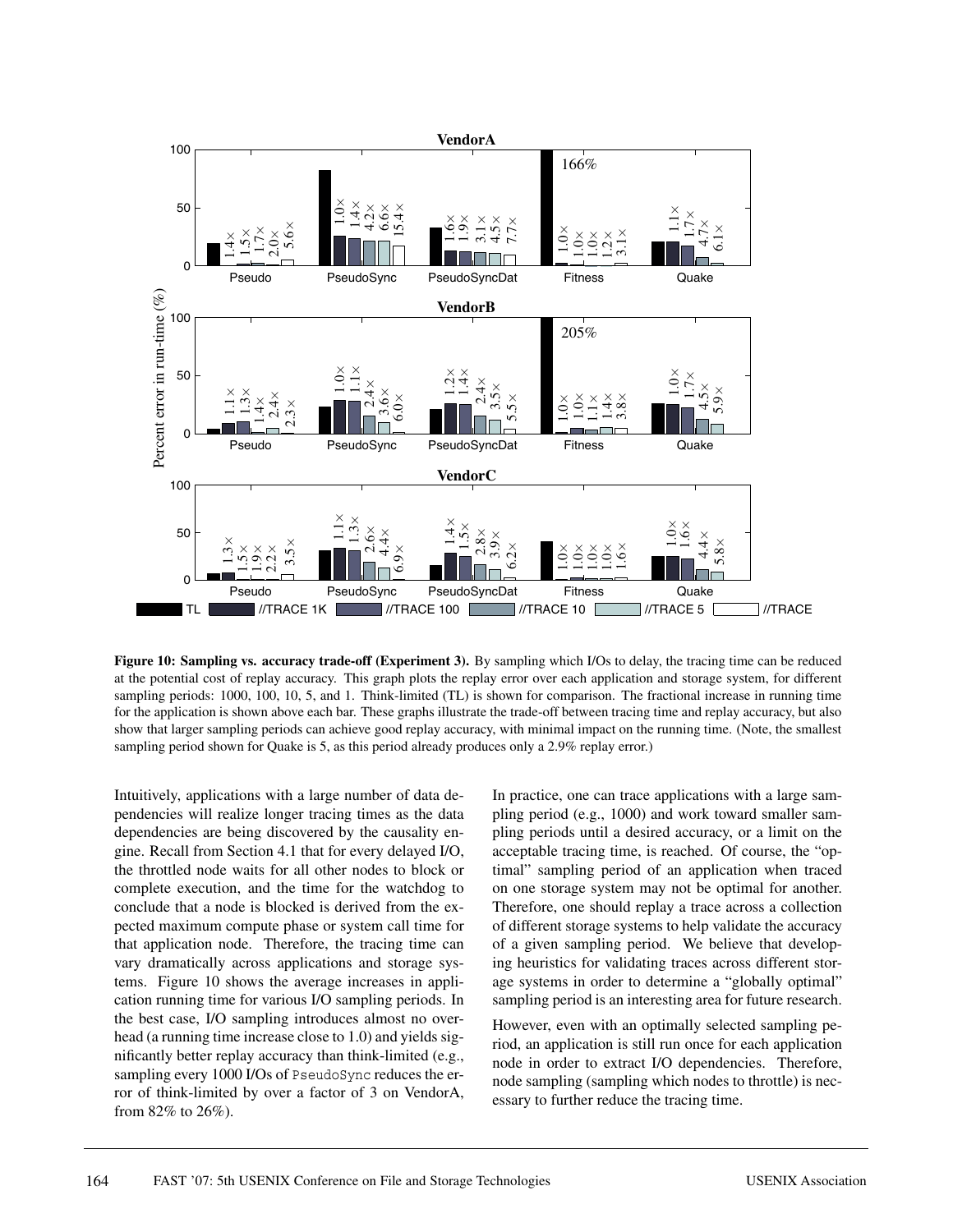## **5.5 Experiment 4 (Node sampling)**

This experiment shows that low replay error can be achieved without having to throttle every node. It compares the replay error for various values of *m* (the number of nodes throttled, chosen independently at random).

In some cases, node sampling can introduce error. Such is the case with Fitness, which only has 3 data dependencies. If any one of these is omitted, one of the nodes will issue I/O out of turn (resulting in concurrent access to the storage system). This represents a pathological case for node sampling. For example, when running on the VendorB platform, replay errors when throttling 1, 2, 3, and 4 nodes, are 37%, 29%, 17%, and 5%.

Quake and PseudoSyncDat are more typical applications. Figure 11 plots their error. With Quake, one achieves an error of 13% when throttling 2 of the 8 nodes (I/O sampling period of 5). Similarly, PseudoSyncDat achieves an 8% error when throttling 4 of the 8 nodes (I/O sampling period of 1). As with I/O sampling, one can sample nodes iteratively until a desired accuracy is achieved, and the traces can be evaluated across various storage systems to validate accuracy.

Interestingly, throttling more nodes does not necessarily improve replay accuracy (e.g., randomly throttling four nodes in Quake produces more error than throttling two). Because this experiment randomly selects the the throttled nodes, the sampled nodes may not necessarily be the ones with the most performance-affecting data dependencies. Therefore, heuristics for intelligent node sampling are required to more effectively guide the trace collection process and further reduce tracing time. In addition, learning to recognize common synchronization patterns (e.g,. barrier synchronization) could reduce the number of nodes that would need to be throttled. These are both interesting areas of future research.

# **6 Related work**

A variety of tracing tools are available for characterizing workloads and evaluating storage systems [4, 7, 16, 24, 50]. However, these solutions assume no data dependencies, making accurate parallel trace replay difficult.

There are also a number of tools for tracing, replaying and debugging parallel applications [5, 15, 18, 26, 30, 36]. Because these tools are used to reduce the inherent non-determinism in message passing programs in order to make debugging easier (e.g., to catch race conditions or deadlock), they deterministically replay nondeterministic applications in order to produce the same set of events, and hence synchronization times, that occurred during the traced run. In contrast, the goal of



**Figure 11: Node sampling (Experiment 4).** Low replay error can be achieved without having to throttle every node. This graph plots the replay error for various values of *m* (number of nodes throttled). For Quake, error increases when sampling 4 nodes instead of 2, indicating that the nodes randomly selected for throttling determine the replay accuracy. (Not all storage systems are presented in this graph. The PseudoSyncDat results are from the VendorC array and Quake is from VendorA.)

//TRACE is to replay I/O traces so as to reproduce (realistically) any non-determinism in the the global ordering of I/O being issued by the compute nodes.

Throttling has been used successfully elsewhere to correlate events [9, 21]. By imposing variable delays in system components, one can confirm causal relationships and learn much about the internals of a complex distributed system. //TRACE follows this same philosophy, by delaying I/O at the system call level in order to expose the causal relationships among nodes in a parallel application; this information is then used to approximate the causal relationships during trace replay.

There are also black-box techniques for intelligently "guessing" causality, and these do not require throttling or perturbing the system. In particular, message-level traces can be correlated using signal processing techniques [1] and statistics [12]. The challenge is distinguishing causal relationships from coincidental ones.

Operating system events can be used to track the resource consumption of an application [6, 45] and also determine the dominant causal paths in a distributed system. Such "whitebox" techniques would complement //TRACE, especially when debugging the performance of a system, by providing detail as to the source of a data dependency. In addition, system call tracing has been successfully used to discover dependencies among processes and files for intrusion detection [27] and result caching [48].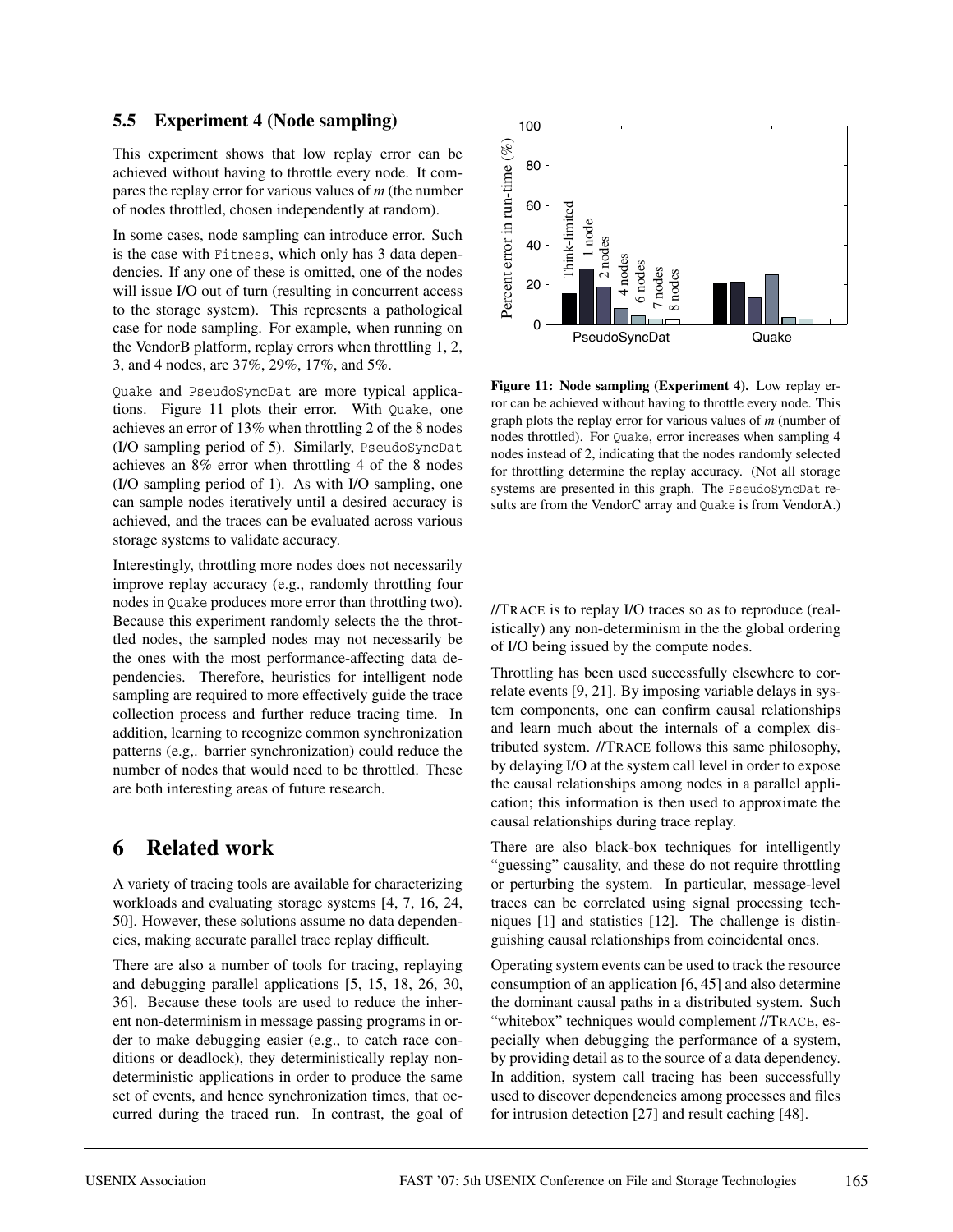# **7 Conclusion**

This paper presents a technique for accurately extracting and replaying I/O traces from parallel applications. By selectively delaying I/O while tracing an application, computation time and inter-node dependencies can be discovered and approximated in trace annotations. Unlike previous approaches to trace collection and replay, such approximation allows a replayer to closely mimic the behavior of a parallel application. Across the applications and storage systems evaluated in this study, the average replay error is below 6%.

## **Acknowledgements**

We thank our colleagues at Los Alamos National Laboratories (John Bent, Gary Grider and James Nunez) and Intel (Brock Taylor) for numerous discussions and valuable input. We thank the reviewers, in particular for their suggestion to include results for think-limited. We thank our shepherd, Kai Shen, for his additional feedback. We thank the members of the PDL Consortium (including APC, Cisco, EMC, Hewlett-Packard, Hitachi, IBM, Intel, Network Appliance, Oracle, Panasas, Seagate, and Symantec) for their interest, insights, feedback, and support; and we thank Intel, IBM, Network Appliance, Seagate, and Sun for hardware donations that enabled this work. This material is based on research sponsored in part by the NSF, via grants CNS-0326453, CNS-0509004, CCF-0621508, and IIS-0429334, by the Air Force Research Laboratory, under agreement F49620– 01–1–0433, by the Army Research Office, under agreement DAAD19–02–1–0389, by a subcontract from the Southern California Earthquake Center's CME Project as part of NSF ITR EAR-01-22464, and by the Department of Energy under Award Number DE-FC02- 06ER25767. Matthew Wachs is supported in part by an NDSEG Fellowship, sponsored by the Department of Defense. James Hendricks is supported in part by a NSF Graduate Research Fellowship.

# **References**

- [1] Marcos K. Aguilera, Jeffrey C. Mogul, Janet L. Wiener, Patrick Reynolds, and Athicha Muthitacharoen. Performance debugging for distributed systems of black boxes. *ACM Symposium on Operating System Principles* (Bolton Landing, NY, 19–22 October 2003), pages 74–89. ACM Press, 2003.
- [2] Volkan Akcelik, Jacobo Bielak, George Biros, Ioannis Epanomeritakis, Antonio Fernandez, Omar Ghattas, Eui Joong Kim, Julio Lopez, David O'Hallaron, Tiankai Tu, and John Urbanic. High Resolution Forward and Inverse Earthquake Modeling on Terasacale Computers. *ACM International Conference on Supercomputing* (Phoenix, AZ, 15–21 November 2003), 2003.
- [3] Eric Anderson, Mahesh Kallahalla, Mustafa Uysal, and Ram Swaminathan. Buttress: a toolkit for flexible and high fidelity

I/O benchmarking. *Conference on File and Storage Technologies* (San Francisco, CA, 31 March–02 April 2004), pages 45–58. USENIX Association, 2004.

- [4] Akshat Aranya, Charles P. Wright, and Erez Zadok. Tracefs: a file system to trace them all. *Conference on File and Storage Technologies* (San Francisco, CA, 31 March–02 April 2004), pages 129–145. USENIX Association, 2004.
- [5] Andrew Ayers, Richard Schooler, Chris Metcalf, Anant Agarwal, Junghwan Rhee, and Emmett Witchel. TraceBack: first fault diagnosis by reconstruction of distributed control flow. *ACM SIG-PLAN Conference on Programming Language Design and Implementation* (Chicago, IL, 11–15 June 2005), pages 201–212. ACM Press, 2005.
- [6] Paul Barham, Austin Donnelly, Rebecca Isaacs, and Richard Mortier. Using Magpie for request extraction and workload modelling. *Symposium on Operating Systems Design and Implementation* (San Francisco, CA, December 2004). USENIX Association, 2004.
- [7] Matt Blaze. NFS tracing by passive network monitoring. *USENIX.* (San Francisco), 20-24 January 1992.
- [8] T. Bray. Bonnie benchmark, 1996. http://www.textuality.com.
- [9] A. Brown, G. Kar, and A. Keller. An active approach to characterizing dynamic dependencies for problem determination in a distributed environments. *7th International Symposium on Integrated Network Management* (Seattle, WA, 14–18 March 2001). IFIP/IEEE, 2001.
- [10] Philip H. Carns, Walter B. Ligon III, Robert B. Ross, and Rajeev Thakur. PVFS: a parallel file system for linux clusters. *Linux Showcase and Conference* (Atlanta, GA, 10–14 October 2000), pages 317–327. USENIX Association, 2000.
- [11] Rohit Chandra. *Parallel Programming in OpenMP*. Morgan Kaufmann, October 2000.
- [12] Mike Y. Chen, Anthony Accardi, Emre Kiciman, Dave Patterson, Armando Fox, and Eric Brewer. Path-based failure and evolution management. *Symposium on Networked Systems Design and Implementation* (San Francisco, CA, 29–31 March 2004), pages 309–322. USENIX Association, 2004.
- [13] Peter M. Chen and David A. Patterson. A New Approach to I/O Performance Evaluation - Self-Scaling I/O Benchmarks, Predicted I/O Performance. *ACM SIGMETRICS Conference on Measurement and Modeling of Computer Systems* (Santa Clara, CA, 10–14 May 1993). ACM, 1993.
- [14] Timothy W. Curry. Profiling and tracing dynamic library usage via interposition. *Summer USENIX Technical Conference* (Boston, MA), pages 267–278, 6–10 June 1994.
- [15] J. Chassin de Kergommeaux, M. Ronsse, and K. De Bosschere. Mpl\*: efficient record/replay of nondeterministic features of messagepassing libraries. *In Proceedings of EuroPVM/MPI'99*, **1697**. Springer Verlag, Sep 1999.
- [16] Daniel Ellard and Margo Seltzer. New NFS tracing tools and techniques for system analysis. *Systems Administration Conference* (San Diego, CA), pages 73–85. Usenix Association, 26–31 October 2003.
- [17] Gregory R. Ganger and Yale N. Patt. Using system-level models to evaluate I/O subsystem designs. *IEEE Transactions on Computers*, **47**(6):667–678, June 1998.
- [18] Dennis Geels, Gautum Altekar, Scott Shenker, and Ion Stoico. Replay debugging for distributed applications. *USENIX Annual Technical Conference* (Boston, MA, 30–03 June 2006), pages 289–300. USENIX Association, 2006.
- [19] James Gosling and Henry McGilton. *The Java language environment*. Technical report. October 1995.
- [20] William Gropp, Ewing Lusk, and Anthony Skjellum. *Using MPI, 2nd Edition*. MIT Press, November 1999.